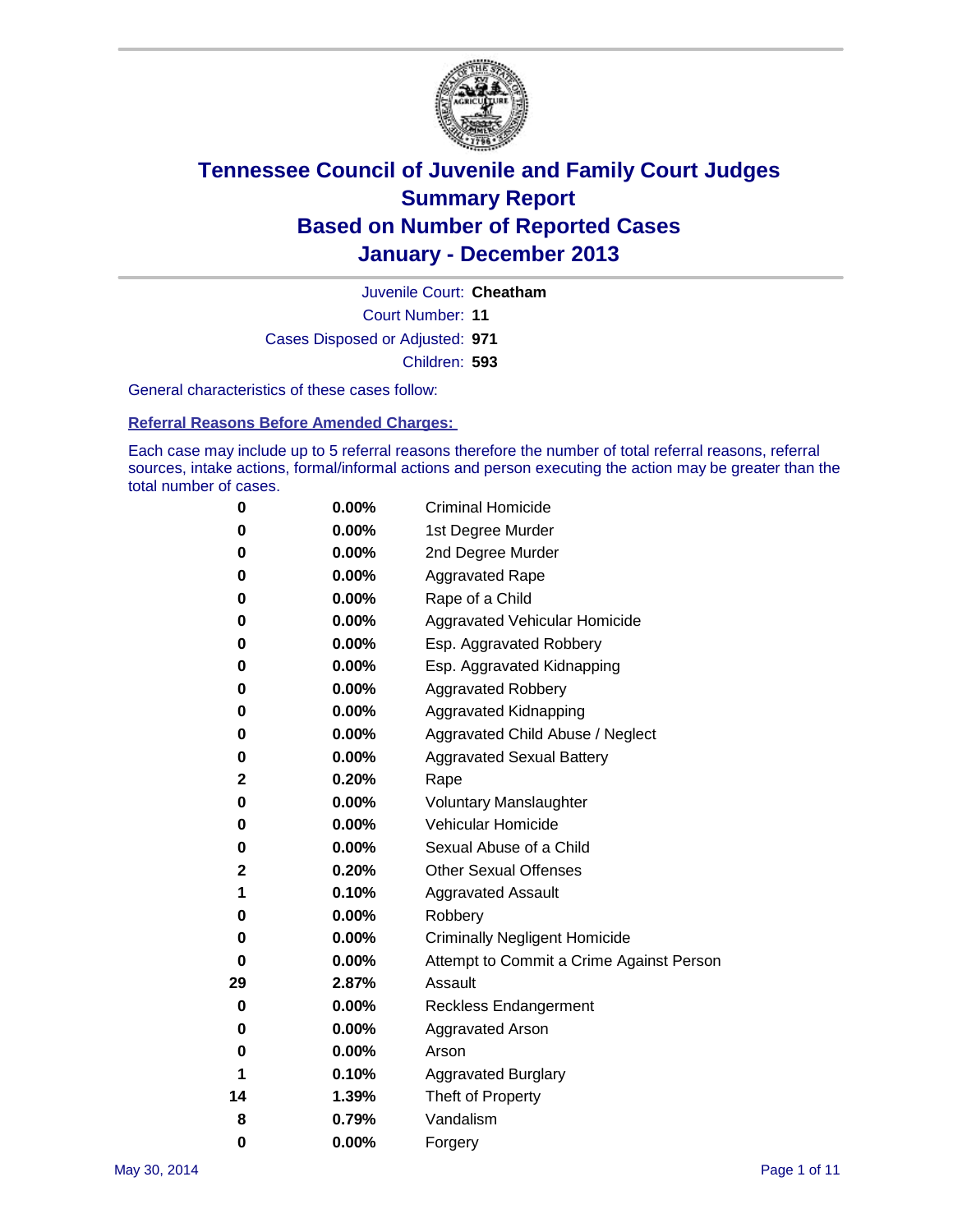

Court Number: **11** Juvenile Court: **Cheatham** Cases Disposed or Adjusted: **971** Children: **593**

#### **Referral Reasons Before Amended Charges:**

Each case may include up to 5 referral reasons therefore the number of total referral reasons, referral sources, intake actions, formal/informal actions and person executing the action may be greater than the total number of cases.

| 0           | 0.00%    | <b>Worthless Checks</b>                                     |
|-------------|----------|-------------------------------------------------------------|
| 0           | 0.00%    | Illegal Possession / Fraudulent Use of Credit / Debit Cards |
| 4           | 0.40%    | <b>Burglary</b>                                             |
| $\mathbf 2$ | 0.20%    | Unauthorized Use of a Vehicle                               |
| 0           | 0.00%    | <b>Cruelty to Animals</b>                                   |
| $\bf{0}$    | 0.00%    | Sale of Controlled Substances                               |
| 32          | 3.17%    | <b>Other Drug Offenses</b>                                  |
| $\mathbf 0$ | 0.00%    | Possession of Controlled Substances                         |
| 0           | 0.00%    | <b>Criminal Attempt</b>                                     |
| 1           | 0.10%    | Carrying Weapons on School Property                         |
| 1           | 0.10%    | Unlawful Carrying / Possession of a Weapon                  |
| 1           | 0.10%    | <b>Evading Arrest</b>                                       |
| 0           | 0.00%    | Escape                                                      |
| $\mathbf 2$ | 0.20%    | Driving Under Influence (DUI)                               |
| 25          | 2.48%    | Possession / Consumption of Alcohol                         |
| 0           | 0.00%    | Resisting Stop, Frisk, Halt, Arrest or Search               |
| 0           | 0.00%    | <b>Aggravated Criminal Trespass</b>                         |
| 0           | $0.00\%$ | Harassment                                                  |
| 0           | 0.00%    | Failure to Appear                                           |
| 0           | 0.00%    | Filing a False Police Report                                |
| 0           | 0.00%    | Criminal Impersonation                                      |
| 3           | 0.30%    | <b>Disorderly Conduct</b>                                   |
| 6           | 0.59%    | <b>Criminal Trespass</b>                                    |
| 0           | 0.00%    | <b>Public Intoxication</b>                                  |
| 0           | 0.00%    | Gambling                                                    |
| 141         | 13.97%   | Traffic                                                     |
| $\bf{0}$    | $0.00\%$ | <b>Local Ordinances</b>                                     |
| 0           | 0.00%    | Violation of Wildlife Regulations                           |
| 0           | 0.00%    | Contempt of Court                                           |
| 19          | 1.88%    | Violation of Probation                                      |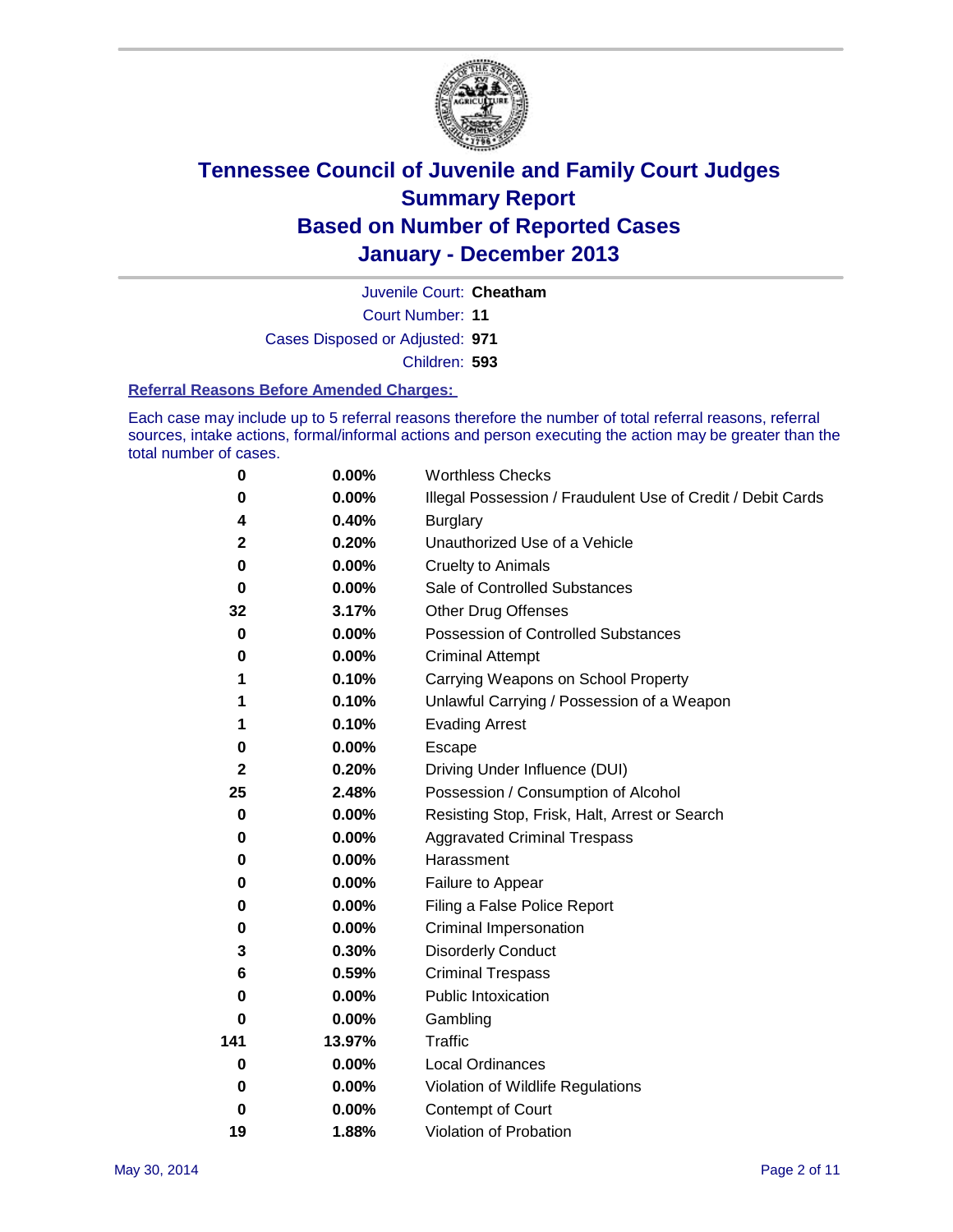

Court Number: **11** Juvenile Court: **Cheatham** Cases Disposed or Adjusted: **971** Children: **593**

#### **Referral Reasons Before Amended Charges:**

Each case may include up to 5 referral reasons therefore the number of total referral reasons, referral sources, intake actions, formal/informal actions and person executing the action may be greater than the total number of cases.

| 1            | 0.10%    | <b>Violation of Aftercare</b>          |
|--------------|----------|----------------------------------------|
| 18           | 1.78%    | <b>Unruly Behavior</b>                 |
| 52           | 5.15%    | Truancy                                |
| 0            | $0.00\%$ | In-State Runaway                       |
| $\bf{0}$     | $0.00\%$ | Out-of-State Runaway                   |
| 32           | 3.17%    | Possession of Tobacco Products         |
| $\mathbf{2}$ | 0.20%    | Violation of a Valid Court Order       |
| 3            | 0.30%    | <b>Violation of Curfew</b>             |
| 0            | $0.00\%$ | Sexually Abused Child                  |
| 0            | 0.00%    | <b>Physically Abused Child</b>         |
| 61           | 6.05%    | Dependency / Neglect                   |
| 0            | 0.00%    | <b>Termination of Parental Rights</b>  |
| 0            | $0.00\%$ | <b>Violation of Pretrial Diversion</b> |
| 0            | 0.00%    | Violation of Informal Adjustment       |
| 278          | 27.55%   | <b>Judicial Review</b>                 |
| 0            | 0.00%    | <b>Administrative Review</b>           |
| 0            | 0.00%    | <b>Foster Care Review</b>              |
| 70           | 6.94%    | Custody                                |
| 9            | 0.89%    | Visitation                             |
| 15           | 1.49%    | Paternity / Legitimation               |
| 0            | 0.00%    | <b>Child Support</b>                   |
| 0            | 0.00%    | <b>Request for Medical Treatment</b>   |
| 0            | 0.00%    | <b>Consent to Marry</b>                |
| 174          | 17.24%   | Other                                  |
| 1,009        | 100.00%  | <b>Total Referrals</b>                 |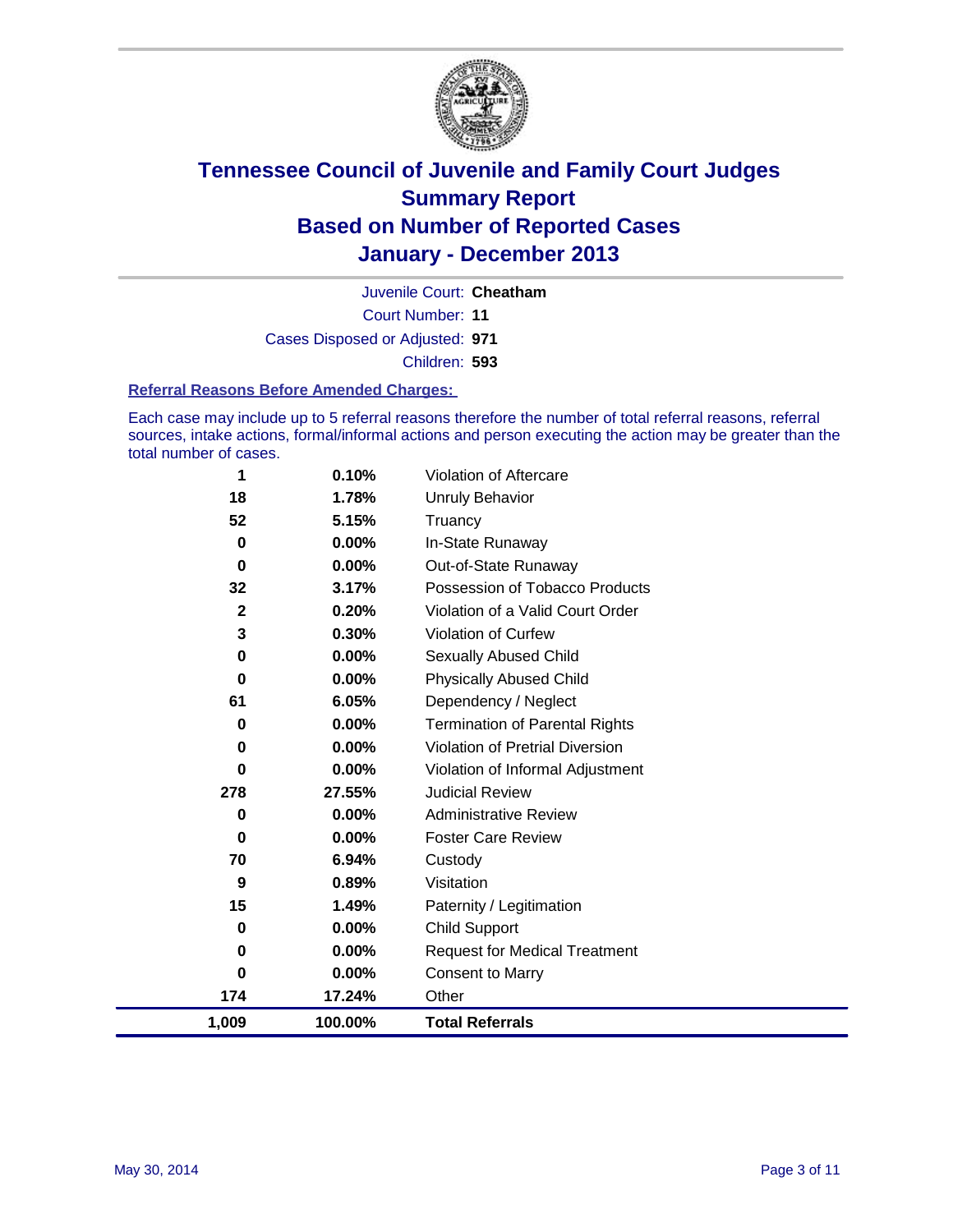

|                            |                                 | Juvenile Court: Cheatham          |  |  |
|----------------------------|---------------------------------|-----------------------------------|--|--|
|                            | <b>Court Number: 11</b>         |                                   |  |  |
|                            | Cases Disposed or Adjusted: 971 |                                   |  |  |
|                            |                                 | Children: 593                     |  |  |
| <b>Referral Sources: 1</b> |                                 |                                   |  |  |
| 358                        | 35.48%                          | Law Enforcement                   |  |  |
| 143                        | 14.17%                          | Parents                           |  |  |
| 101                        | 10.01%                          | <b>Relatives</b>                  |  |  |
| 0                          | 0.00%                           | Self                              |  |  |
| 72                         | 7.14%                           | School                            |  |  |
| 0                          | 0.00%                           | <b>CSA</b>                        |  |  |
| 294                        | 29.14%                          | <b>DCS</b>                        |  |  |
| $\bf{0}$                   | 0.00%                           | <b>Other State Department</b>     |  |  |
| $\bf{0}$                   | 0.00%                           | <b>District Attorney's Office</b> |  |  |
| 26                         | 2.58%                           | <b>Court Staff</b>                |  |  |
| 0                          | 0.00%                           | Social Agency                     |  |  |
| 0                          | 0.00%                           | <b>Other Court</b>                |  |  |
| 6                          | 0.59%                           | Victim                            |  |  |
| 0                          | 0.00%                           | Child & Parent                    |  |  |
| 0                          | 0.00%                           | Hospital                          |  |  |
| 0                          | 0.00%                           | Unknown                           |  |  |
| 9                          | 0.89%                           | Other                             |  |  |
| 1,009                      | 100.00%                         | <b>Total Referral Sources</b>     |  |  |

### **Age of Child at Referral: 2**

| 593 | 100.00% | <b>Total Child Count</b> |  |
|-----|---------|--------------------------|--|
| 0   | 0.00%   | <b>Unknown</b>           |  |
| 6   | 1.01%   | Ages 19 and Over         |  |
| 139 | 23.44%  | Ages 17 through 18       |  |
| 159 | 26.81%  | Ages 15 through 16       |  |
| 78  | 13.15%  | Ages 13 through 14       |  |
| 37  | 6.24%   | Ages 11 through 12       |  |
| 174 | 29.34%  | Ages 10 and Under        |  |
|     |         |                          |  |

<sup>1</sup> If different than number of Referral Reasons (1009), verify accuracy of your court's data.

<sup>2</sup> One child could be counted in multiple categories, verify accuracy of your court's data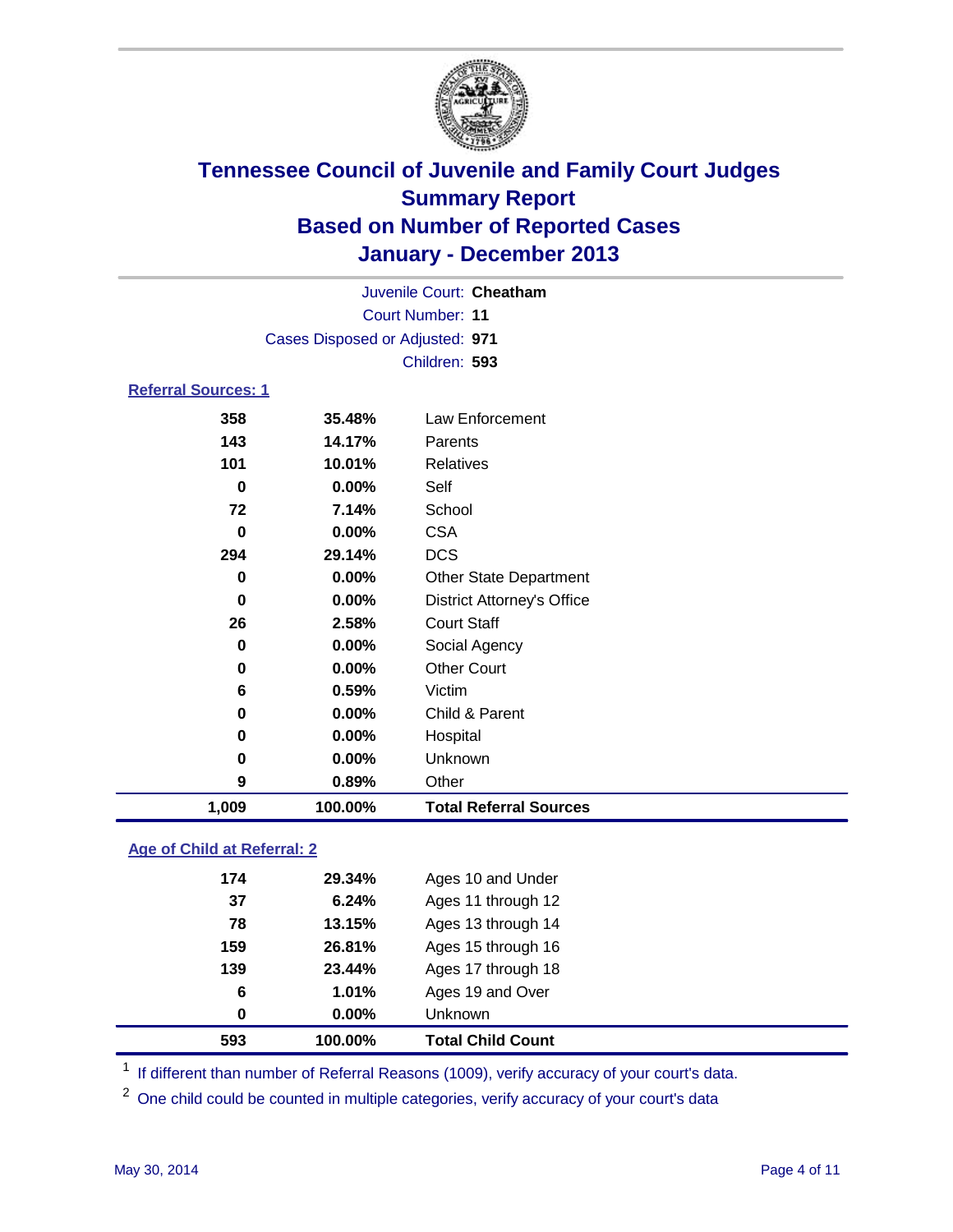

| Juvenile Court: Cheatham                |                                 |                          |  |  |
|-----------------------------------------|---------------------------------|--------------------------|--|--|
| Court Number: 11                        |                                 |                          |  |  |
|                                         | Cases Disposed or Adjusted: 971 |                          |  |  |
|                                         |                                 | Children: 593            |  |  |
| Sex of Child: 1                         |                                 |                          |  |  |
| 357                                     | 60.20%                          | Male                     |  |  |
| 221                                     | 37.27%                          | Female                   |  |  |
| 15                                      | 2.53%                           | Unknown                  |  |  |
| 593                                     | 100.00%                         | <b>Total Child Count</b> |  |  |
| Race of Child: 1                        |                                 |                          |  |  |
| 461                                     | 77.74%                          | White                    |  |  |
| 12                                      | 2.02%                           | African American         |  |  |
| $\mathbf 0$                             | 0.00%                           | Native American          |  |  |
| $\bf{0}$                                | 0.00%                           | Asian                    |  |  |
| 4                                       | 0.67%                           | Mixed                    |  |  |
| 116                                     | 19.56%                          | Unknown                  |  |  |
| 593                                     | 100.00%                         | <b>Total Child Count</b> |  |  |
| <b>Hispanic Origin: 1</b>               |                                 |                          |  |  |
| 10                                      | 1.69%                           | Yes                      |  |  |
| 470                                     | 79.26%                          | <b>No</b>                |  |  |
| 113                                     | 19.06%                          | Unknown                  |  |  |
| 593                                     | 100.00%                         | <b>Total Child Count</b> |  |  |
| <b>School Enrollment of Children: 1</b> |                                 |                          |  |  |
| 303                                     | 51.10%                          | Yes                      |  |  |
| 51                                      | 8.60%                           | <b>No</b>                |  |  |
| 239                                     | 40.30%                          | Unknown                  |  |  |
| 593                                     | 100.00%                         | <b>Total Child Count</b> |  |  |

One child could be counted in multiple categories, verify accuracy of your court's data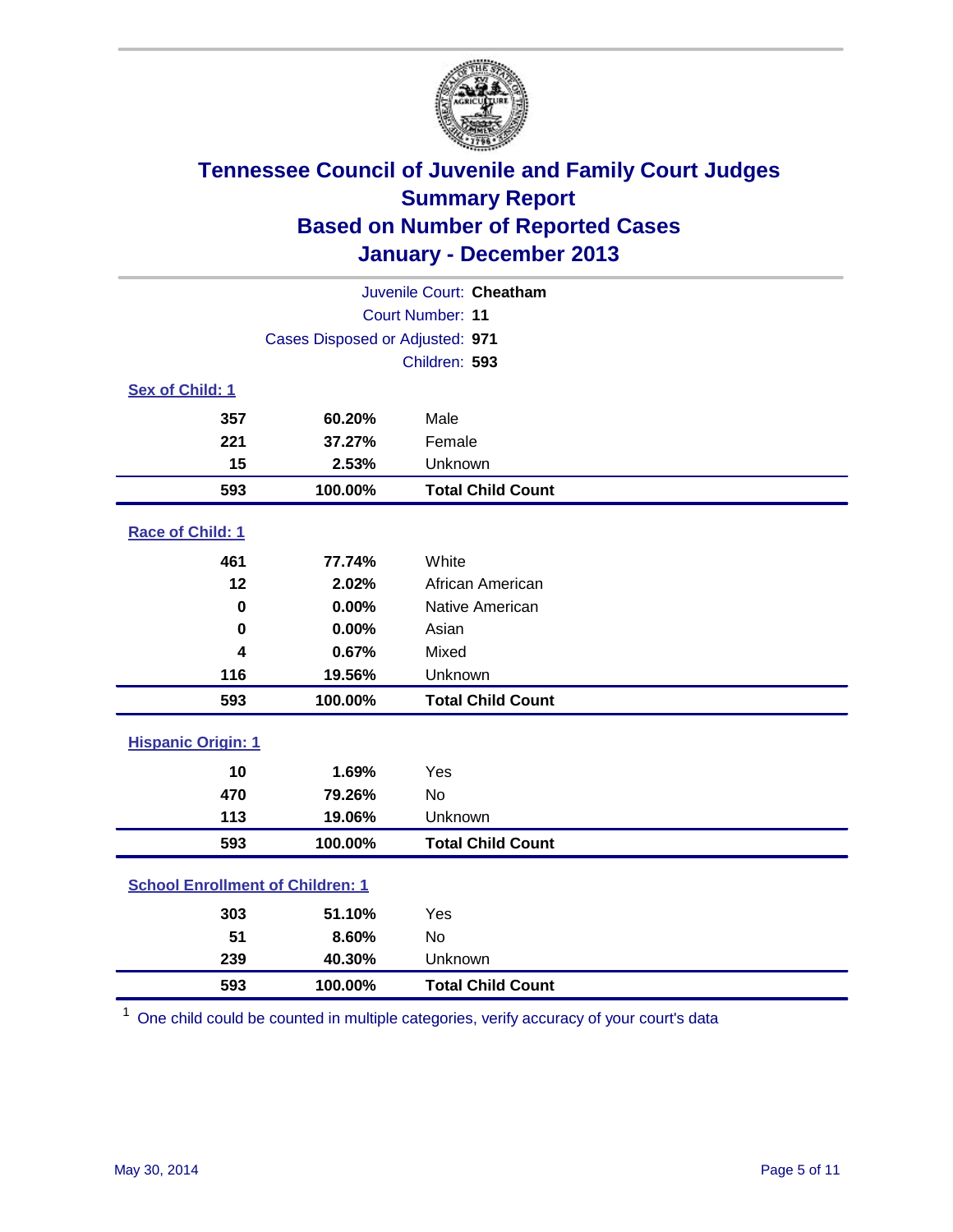

Court Number: **11** Juvenile Court: **Cheatham** Cases Disposed or Adjusted: **971** Children: **593**

### **Living Arrangement of Child at Time of Referral: 1**

| 234<br>4 | 39.46%<br>0.67% | Unknown<br>Other             |  |
|----------|-----------------|------------------------------|--|
|          |                 |                              |  |
|          |                 |                              |  |
| 1        | 0.17%           | Independent                  |  |
| 0        | 0.00%           | In an Institution            |  |
| 0        | $0.00\%$        | In a Residential Center      |  |
| 1        | 0.17%           | In a Group Home              |  |
| 1        | 0.17%           | With Foster Family           |  |
| 1        | 0.17%           | <b>With Adoptive Parents</b> |  |
| 66       | 11.13%          | <b>With Relatives</b>        |  |
| 55       | 9.27%           | With Father                  |  |
| 116      | 19.56%          | With Mother                  |  |
| 13       | 2.19%           | With Mother and Stepfather   |  |
| 4        | 0.67%           | With Father and Stepmother   |  |
| 97       | 16.36%          | With Both Biological Parents |  |
|          |                 |                              |  |

### **Type of Detention: 2**

| 971 | 100.00%  | <b>Total Detention Count</b> |  |
|-----|----------|------------------------------|--|
| 0   | $0.00\%$ | Other                        |  |
| 971 | 100.00%  | Does Not Apply               |  |
| 0   | 0.00%    | <b>Unknown</b>               |  |
| 0   | $0.00\%$ | <b>Psychiatric Hospital</b>  |  |
| 0   | 0.00%    | Jail - No Separation         |  |
| 0   | $0.00\%$ | Jail - Partial Separation    |  |
| 0   | 0.00%    | Jail - Complete Separation   |  |
| 0   | $0.00\%$ | Juvenile Detention Facility  |  |
| 0   | 0.00%    | Non-Secure Placement         |  |
|     |          |                              |  |

<sup>1</sup> One child could be counted in multiple categories, verify accuracy of your court's data

<sup>2</sup> If different than number of Cases (971) verify accuracy of your court's data.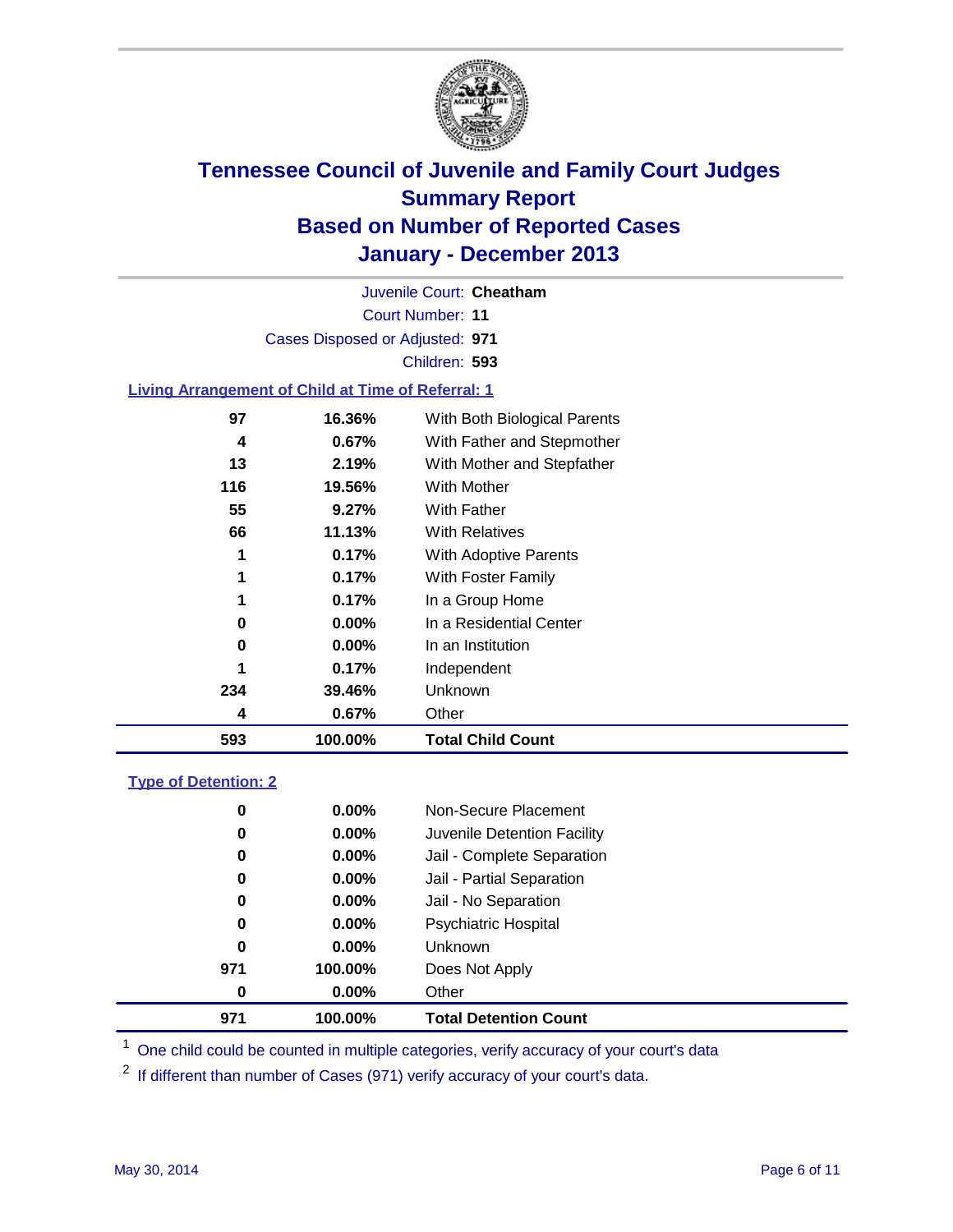

|                                                    | Juvenile Court: Cheatham        |                                      |  |  |  |  |
|----------------------------------------------------|---------------------------------|--------------------------------------|--|--|--|--|
|                                                    | Court Number: 11                |                                      |  |  |  |  |
|                                                    | Cases Disposed or Adjusted: 971 |                                      |  |  |  |  |
| Children: 593                                      |                                 |                                      |  |  |  |  |
| <b>Placement After Secure Detention Hearing: 1</b> |                                 |                                      |  |  |  |  |
| 0                                                  | 0.00%                           | Returned to Prior Living Arrangement |  |  |  |  |
| 0                                                  | 0.00%                           | Juvenile Detention Facility          |  |  |  |  |
| 0                                                  | 0.00%                           | Jail                                 |  |  |  |  |
| 0                                                  | 0.00%                           | Shelter / Group Home                 |  |  |  |  |
| 1                                                  | 0.10%                           | Foster Family Home                   |  |  |  |  |
| 0                                                  | 0.00%                           | <b>Psychiatric Hospital</b>          |  |  |  |  |
| 0                                                  | $0.00\%$                        | Unknown                              |  |  |  |  |
| 970                                                | 99.90%                          | Does Not Apply                       |  |  |  |  |
| 0                                                  | 0.00%                           | Other                                |  |  |  |  |
| 971                                                | 100.00%                         | <b>Total Placement Count</b>         |  |  |  |  |
| <b>Intake Actions: 2</b>                           |                                 |                                      |  |  |  |  |
|                                                    |                                 |                                      |  |  |  |  |
| 436                                                | 43.21%                          | <b>Petition Filed</b>                |  |  |  |  |
| 116                                                | 11.50%                          | <b>Motion Filed</b>                  |  |  |  |  |
| 162                                                | 16.06%                          | <b>Citation Processed</b>            |  |  |  |  |
| 0                                                  | 0.00%                           | Notification of Paternity Processed  |  |  |  |  |
| 294                                                | 29.14%                          | Scheduling of Judicial Review        |  |  |  |  |
| 0                                                  | 0.00%                           | Scheduling of Administrative Review  |  |  |  |  |
| 0                                                  | $0.00\%$                        | Scheduling of Foster Care Review     |  |  |  |  |
| 0                                                  | 0.00%                           | Unknown                              |  |  |  |  |
| 0                                                  | 0.00%                           | Does Not Apply                       |  |  |  |  |
| 1                                                  | 0.10%                           | Other                                |  |  |  |  |
| 1,009                                              | 100.00%                         | <b>Total Intake Count</b>            |  |  |  |  |

<sup>1</sup> If different than number of Cases (971) verify accuracy of your court's data.

<sup>2</sup> If different than number of Referral Reasons (1009), verify accuracy of your court's data.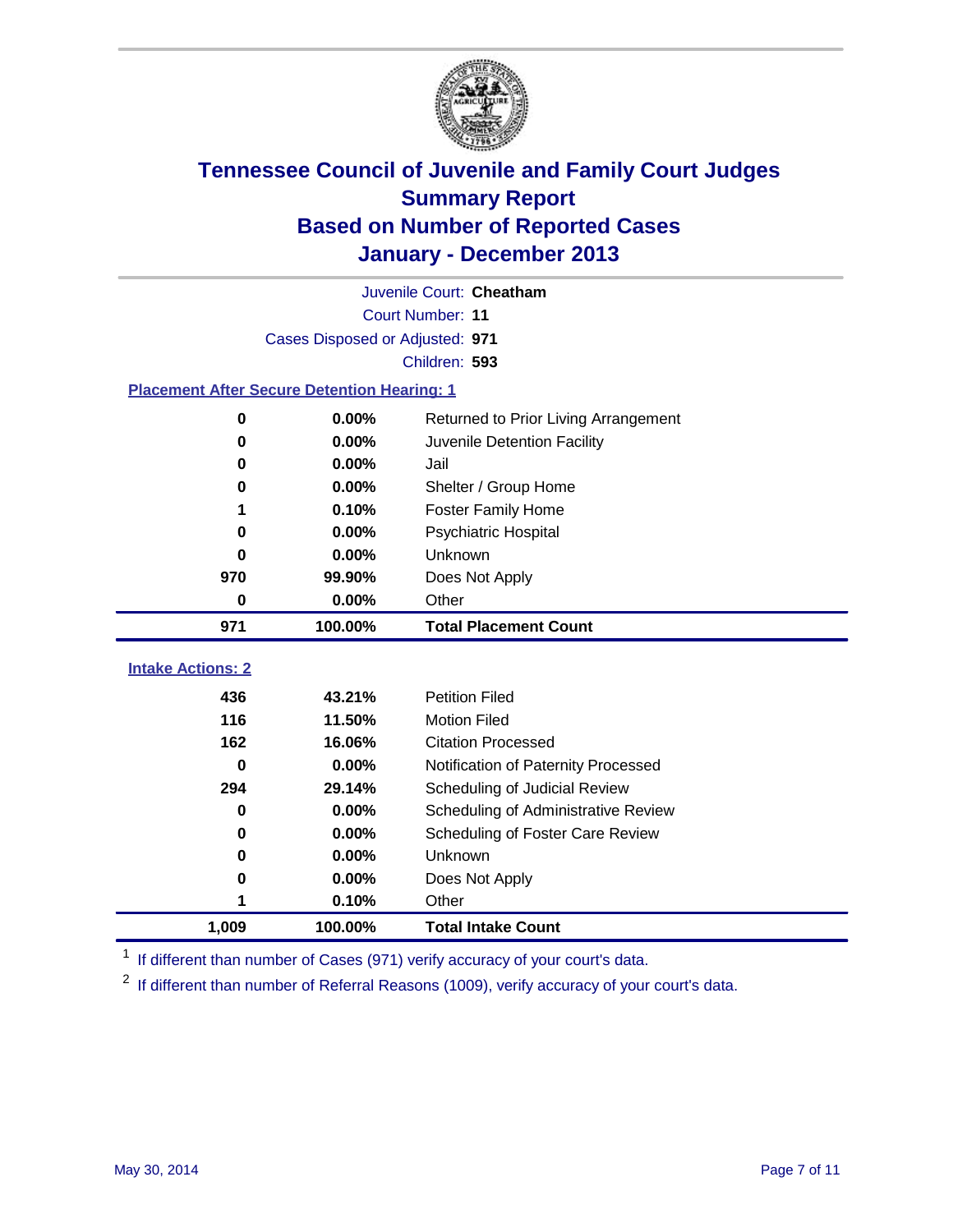

Court Number: **11** Juvenile Court: **Cheatham** Cases Disposed or Adjusted: **971** Children: **593**

### **Last Grade Completed by Child: 1**

| 593              | 100.00% | <b>Total Child Count</b>     |
|------------------|---------|------------------------------|
| 1                | 0.17%   | Other                        |
| 276              | 46.54%  | Unknown                      |
| 0                | 0.00%   | <b>Never Attended School</b> |
| 4                | 0.67%   | Graduated                    |
| 1                | 0.17%   | <b>GED</b>                   |
| 0                | 0.00%   | Non-Graded Special Ed        |
| 4                | 0.67%   | 12th Grade                   |
| 47               | 7.93%   | 11th Grade                   |
| 71               | 11.97%  | 10th Grade                   |
| 40               | 6.75%   | 9th Grade                    |
| 30               | 5.06%   | 8th Grade                    |
| 19               | 3.20%   | 7th Grade                    |
| 14               | 2.36%   | 6th Grade                    |
| 10               | 1.69%   | 5th Grade                    |
| 9                | 1.52%   | 4th Grade                    |
| $\boldsymbol{2}$ | 0.34%   | 3rd Grade                    |
| 4                | 0.67%   | 2nd Grade                    |
| 9                | 1.52%   | 1st Grade                    |
| 7                | 1.18%   | Kindergarten                 |
| $\mathbf{2}$     | 0.34%   | Preschool                    |
| 43               | 7.25%   | Too Young for School         |

| 593 | 100.00% | <b>Total Child Count</b> |  |
|-----|---------|--------------------------|--|
| 278 | 46.88%  | Unknown                  |  |
| 304 | 51.26%  | No                       |  |
| 11  | 1.85%   | Yes                      |  |
|     |         |                          |  |

One child could be counted in multiple categories, verify accuracy of your court's data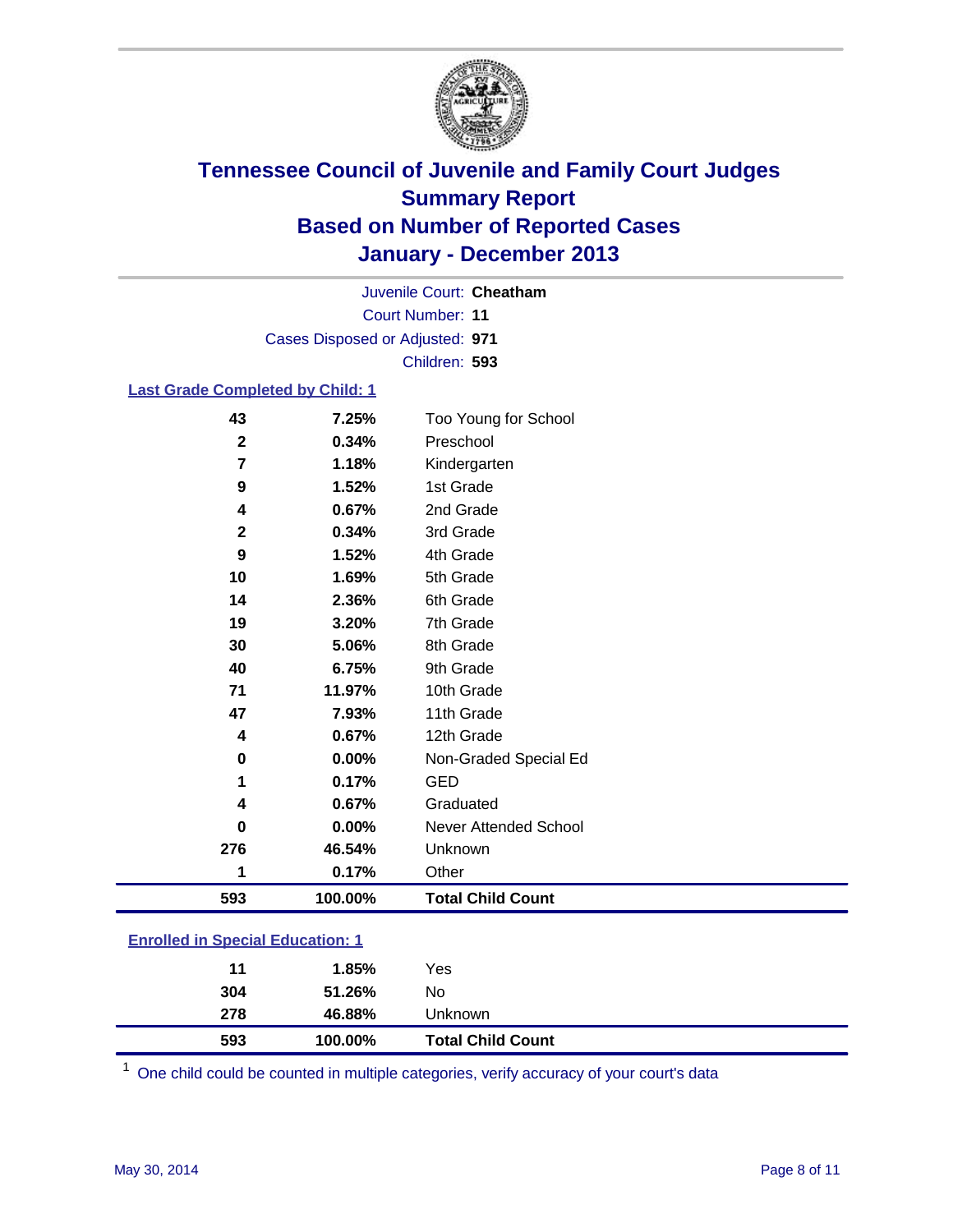

|                              |                                 | Juvenile Court: Cheatham  |
|------------------------------|---------------------------------|---------------------------|
|                              |                                 | Court Number: 11          |
|                              | Cases Disposed or Adjusted: 971 |                           |
|                              |                                 | Children: 593             |
| <b>Action Executed By: 1</b> |                                 |                           |
| 1,009                        | 100.00%                         | Judge                     |
| 0                            | $0.00\%$                        | Magistrate                |
| $\bf{0}$                     | $0.00\%$                        | <b>YSO</b>                |
| 0                            | $0.00\%$                        | Other                     |
| 0                            | $0.00\%$                        | Unknown                   |
| 1,009                        | 100.00%                         | <b>Total Action Count</b> |

### **Formal / Informal Actions: 1**

| 166      | 16.45%   | Dismissed                                        |
|----------|----------|--------------------------------------------------|
| 0        | $0.00\%$ | Retired / Nolle Prosequi                         |
| 87       | 8.62%    | <b>Complaint Substantiated Delinquent</b>        |
| 121      | 11.99%   | <b>Complaint Substantiated Status Offender</b>   |
| 98       | 9.71%    | <b>Complaint Substantiated Dependent/Neglect</b> |
| 0        | $0.00\%$ | <b>Complaint Substantiated Abused</b>            |
| $\bf{0}$ | $0.00\%$ | <b>Complaint Substantiated Mentally III</b>      |
| 26       | 2.58%    | Informal Adjustment                              |
| 0        | $0.00\%$ | <b>Pretrial Diversion</b>                        |
| 3        | 0.30%    | <b>Transfer to Adult Court Hearing</b>           |
| 0        | $0.00\%$ | Charges Cleared by Transfer to Adult Court       |
| 0        | 0.00%    | Special Proceeding                               |
| $\bf{0}$ | $0.00\%$ | <b>Review Concluded</b>                          |
| 199      | 19.72%   | Case Held Open                                   |
| 309      | 30.62%   | Other                                            |
| 0        | $0.00\%$ | Unknown                                          |
| 1,009    | 100.00%  | <b>Total Action Count</b>                        |

<sup>1</sup> If different than number of Referral Reasons (1009), verify accuracy of your court's data.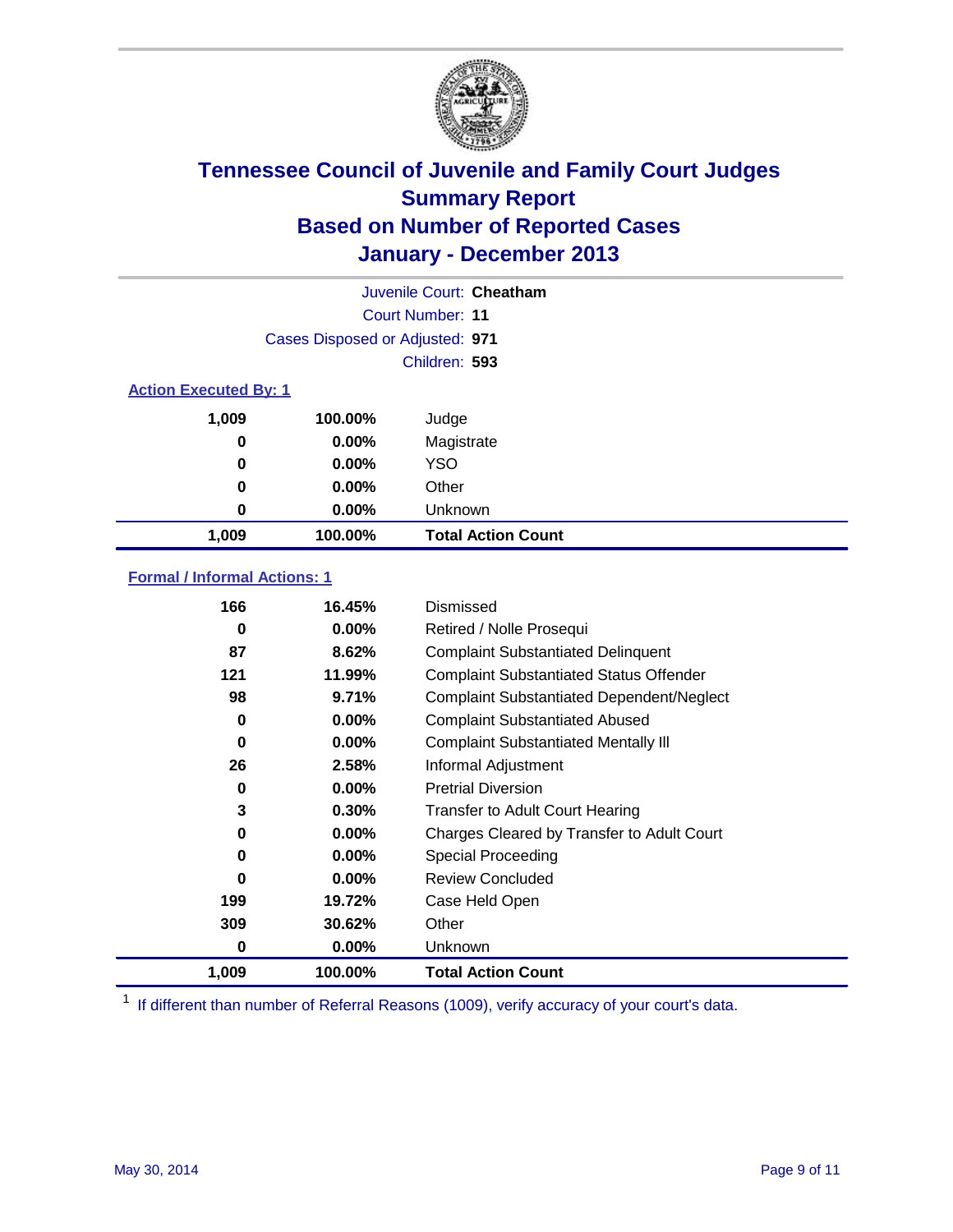

|                       |                                 | Juvenile Court: Cheatham                              |
|-----------------------|---------------------------------|-------------------------------------------------------|
|                       |                                 | <b>Court Number: 11</b>                               |
|                       | Cases Disposed or Adjusted: 971 |                                                       |
|                       |                                 | Children: 593                                         |
| <b>Case Outcomes:</b> |                                 | There can be multiple outcomes for one child or case. |
| 156                   | 8.30%                           | Case Dismissed                                        |
| 0                     | 0.00%                           | Case Retired or Nolle Prosequi                        |
| 0                     | 0.00%                           | Warned / Counseled                                    |
| 201                   | 10.69%                          | Held Open For Review                                  |
| 31                    | 1.65%                           | Supervision / Probation to Juvenile Court             |
| 15                    | 0.80%                           | <b>Probation to Parents</b>                           |
| 0                     | 0.00%                           | Referral to Another Entity for Supervision / Service  |
| 0                     | 0.00%                           | Referred for Mental Health Counseling                 |
| 25                    | 1.33%                           | Referred for Alcohol and Drug Counseling              |
| 0                     | 0.00%                           | <b>Referred to Alternative School</b>                 |
| 0                     | 0.00%                           | Referred to Private Child Agency                      |
| 52                    | 2.77%                           | Referred to Defensive Driving School                  |
| 0                     | 0.00%                           | Referred to Alcohol Safety School                     |
| 1                     | 0.05%                           | Referred to Juvenile Court Education-Based Program    |
|                       | 0.05%                           | Driver's License Held Informally                      |
| 0                     | 0.00%                           | <b>Voluntary Placement with DMHMR</b>                 |
| 0                     | 0.00%                           | <b>Private Mental Health Placement</b>                |
| 0                     | 0.00%                           | <b>Private MR Placement</b>                           |
| 0                     | 0.00%                           | Placement with City/County Agency/Facility            |
| 0                     | 0.00%                           | Placement with Relative / Other Individual            |
| 43                    | 2.29%                           | Fine                                                  |
| 115                   | 6.12%                           | <b>Public Service</b>                                 |
| 8                     | 0.43%                           | Restitution                                           |
| 0                     | 0.00%                           | <b>Runaway Returned</b>                               |
| 1                     | 0.05%                           | No Contact Order                                      |
| 0                     | 0.00%                           | Injunction Other than No Contact Order                |
| 0                     | 0.00%                           | <b>House Arrest</b>                                   |
| 0                     | 0.00%                           | <b>Court Defined Curfew</b>                           |
| 0                     | 0.00%                           | Dismissed from Informal Adjustment                    |
| 0                     | 0.00%                           | <b>Dismissed from Pretrial Diversion</b>              |
| 0                     | 0.00%                           | Released from Probation                               |
| 1                     | 0.05%                           | <b>Transferred to Adult Court</b>                     |
| 0                     | $0.00\%$                        | <b>DMHMR Involuntary Commitment</b>                   |